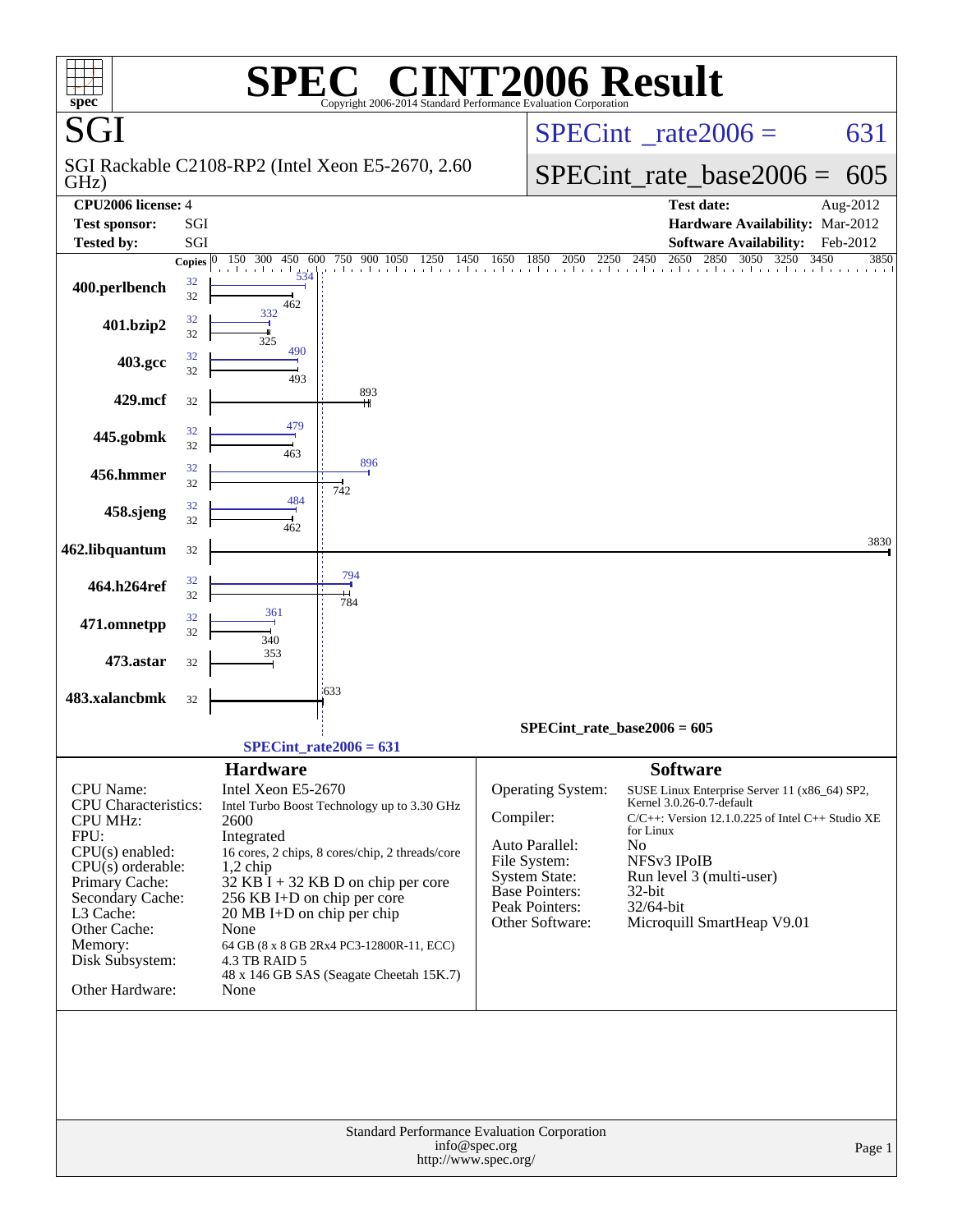

### **[SPEC CINT2006 Result](http://www.spec.org/auto/cpu2006/Docs/result-fields.html#SPECCINT2006Result)** Copyright 2006-2014 Standard Performance Evaluation C

SPECint rate $2006 = 631$ 

#### GHz) SGI Rackable C2108-RP2 (Intel Xeon E5-2670, 2.60

## [SPECint\\_rate\\_base2006 =](http://www.spec.org/auto/cpu2006/Docs/result-fields.html#SPECintratebase2006) 605

**[CPU2006 license:](http://www.spec.org/auto/cpu2006/Docs/result-fields.html#CPU2006license)** 4 **[Test date:](http://www.spec.org/auto/cpu2006/Docs/result-fields.html#Testdate)** Aug-2012 **[Test sponsor:](http://www.spec.org/auto/cpu2006/Docs/result-fields.html#Testsponsor)** SGI **[Hardware Availability:](http://www.spec.org/auto/cpu2006/Docs/result-fields.html#HardwareAvailability)** Mar-2012 **[Tested by:](http://www.spec.org/auto/cpu2006/Docs/result-fields.html#Testedby)** SGI SOFTWARE AVAILABILITY: Feb-2012

#### **[Results Table](http://www.spec.org/auto/cpu2006/Docs/result-fields.html#ResultsTable)**

|                                                                                                          | <b>Base</b>   |                |              |                |            |                |                  | <b>Peak</b>   |                |              |                |              |                |              |
|----------------------------------------------------------------------------------------------------------|---------------|----------------|--------------|----------------|------------|----------------|------------------|---------------|----------------|--------------|----------------|--------------|----------------|--------------|
| <b>Benchmark</b>                                                                                         | <b>Copies</b> | <b>Seconds</b> | <b>Ratio</b> | <b>Seconds</b> | Ratio      | <b>Seconds</b> | Ratio            | <b>Copies</b> | <b>Seconds</b> | <b>Ratio</b> | <b>Seconds</b> | <b>Ratio</b> | <b>Seconds</b> | <b>Ratio</b> |
| 400.perlbench                                                                                            | 32            | 681            | 459          | 675            | 463        | 677            | 462              | 32            | 585            | 534          | 583            | 536          | 586            | 533          |
| 401.bzip2                                                                                                | 32            | 922            | 335          | 951            | 325        | 968            | 319              | 32            | 929            | 332          | 938            | 329          | 921            | 335          |
| $403.\mathrm{gcc}$                                                                                       | 32            | 521            | 495          | 523            | <u>493</u> | 523            | 492l             | 32            | 525            | 490          | 523            | 493          | 525            | <u>490</u>   |
| $429$ .mcf                                                                                               | 32            | 327            | 893          | 336            | 869        | 323            | 903 <sup>I</sup> | 32            | 327            | 893          | 336            | 869          | 323            | 903          |
| $445$ .gobmk                                                                                             | 32            | 725            | 463          | 723            | 464        | 725            | 463              | 32            | 701            | 479          | 700            | 479          | 700            | 480          |
| 456.hmmer                                                                                                | 32            | 403            | 741          | 403            | 742        | 400            | 746I             | 32            | 333            | 896          | 335            | 892          | 333            | 896          |
| $458$ .sjeng                                                                                             | 32            | 836            | 463          | 838            | 462        | 837            | 462              | 32            | 800            | 484          | 800            | 484          | 799            | 485          |
| 462.libquantum                                                                                           | 32            | 173            | 3830         | 173            | 3830       | 173            | 3820             | 32            | 173            | 3830         | 173            | 3830         | 173            | 3820         |
| 464.h264ref                                                                                              | 32            | 904            | 784          | 939            | 754        | 901            | <b>786</b>       | 32            | 889            | 797          | 898            | 789          | 892            | <u>794</u>   |
| 471.omnetpp                                                                                              | 32            | 588            | 340          | 589            | 340        | 588            | <b>340</b>       | 32            | 554            | 361          | 555            | 361          | 555            | 361          |
| $473$ . astar                                                                                            | 32            | 637            | 352          | 636            | 353        | 637            | 353              | 32            | 637            | 352          | 636            | 353          | 637            | 353          |
| 483.xalancbmk                                                                                            | 32            | 346            | 638          | 349            | 633        | 349            | 632l             | 32            | 346            | 638          | 349            | 633          | 349            | 632          |
| Results appear in the order in which they were run. Bold underlined text indicates a median measurement. |               |                |              |                |            |                |                  |               |                |              |                |              |                |              |

#### **[Submit Notes](http://www.spec.org/auto/cpu2006/Docs/result-fields.html#SubmitNotes)**

 The numactl mechanism was used to bind copies to processors. The config file option 'submit' was used to generate numactl commands to bind each copy to a specific processor. For details, please see the config file.

#### **[Operating System Notes](http://www.spec.org/auto/cpu2006/Docs/result-fields.html#OperatingSystemNotes)**

 Stack size set to unlimited using "ulimit -s unlimited" echo never > /sys/kernel/mm/transparent\_hugepage/defrag

#### **[Platform Notes](http://www.spec.org/auto/cpu2006/Docs/result-fields.html#PlatformNotes)**

 Sysinfo program /store/cma/cpu2006-v1.2/config/sysinfo.rev6800 \$Rev: 6800 \$ \$Date:: 2011-10-11 #\$ 6f2ebdff5032aaa42e583f96b07f99d3 running on cy018 Fri Aug 10 11:47:15 2012 This section contains SUT (System Under Test) info as seen by some common utilities. To remove or add to this section, see: <http://www.spec.org/cpu2006/Docs/config.html#sysinfo> From /proc/cpuinfo model name : Intel(R) Xeon(R) CPU E5-2670 0 @ 2.60GHz 2 "physical id"s (chips) 32 "processors" cores, siblings (Caution: counting these is hw and system dependent. The following excerpts from /proc/cpuinfo might not be reliable. Use with caution.) cpu cores : 8 Continued on next page

Standard Performance Evaluation Corporation [info@spec.org](mailto:info@spec.org) <http://www.spec.org/>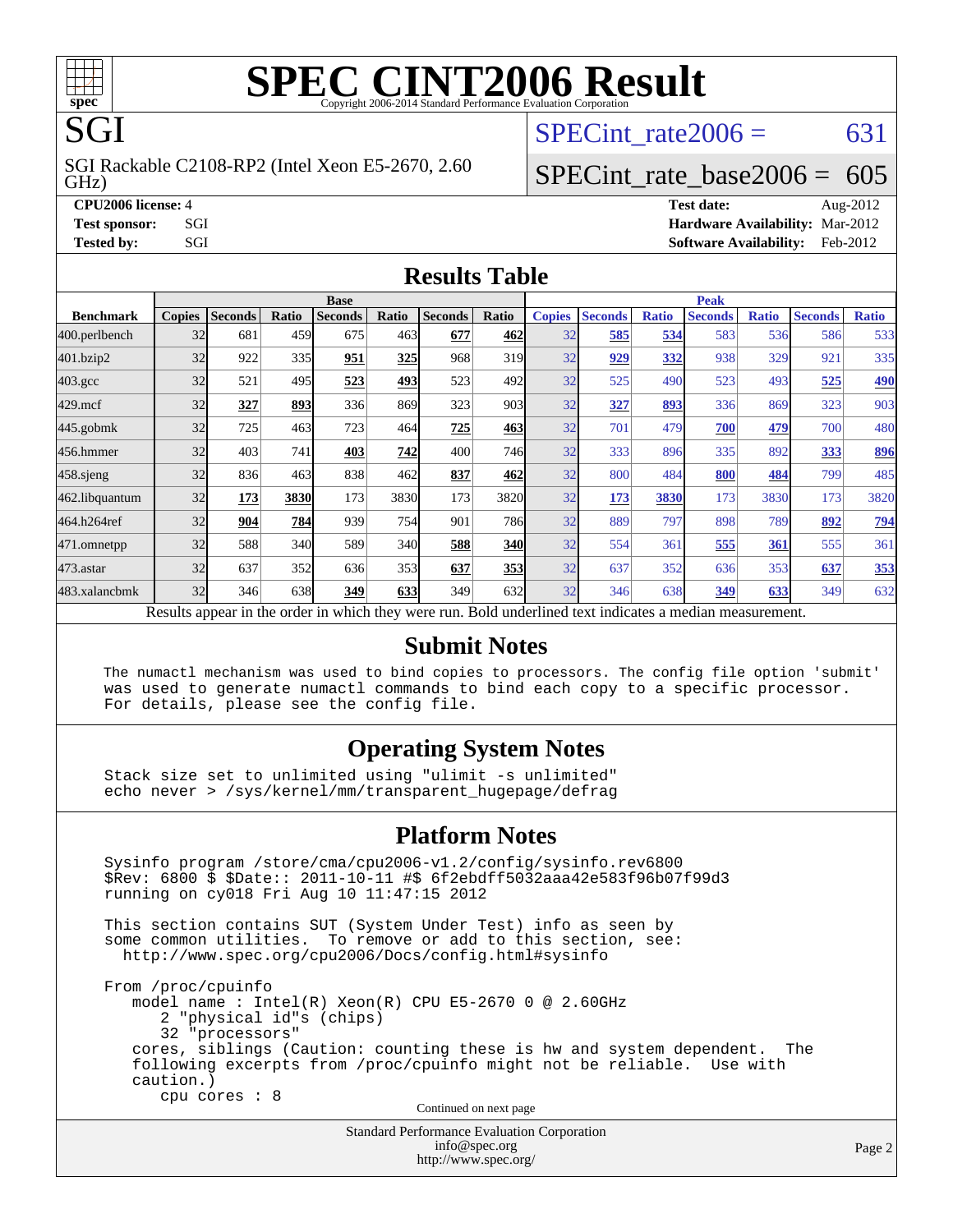

SGI

### **[SPEC CINT2006 Result](http://www.spec.org/auto/cpu2006/Docs/result-fields.html#SPECCINT2006Result)** Copyright 2006-2014 Standard Performance Evaluation C

SPECint rate $2006 = 631$ 

GHz) SGI Rackable C2108-RP2 (Intel Xeon E5-2670, 2.60

[SPECint\\_rate\\_base2006 =](http://www.spec.org/auto/cpu2006/Docs/result-fields.html#SPECintratebase2006)  $605$ 

**[CPU2006 license:](http://www.spec.org/auto/cpu2006/Docs/result-fields.html#CPU2006license)** 4 **[Test date:](http://www.spec.org/auto/cpu2006/Docs/result-fields.html#Testdate)** Aug-2012 **[Test sponsor:](http://www.spec.org/auto/cpu2006/Docs/result-fields.html#Testsponsor)** SGI **[Hardware Availability:](http://www.spec.org/auto/cpu2006/Docs/result-fields.html#HardwareAvailability)** Mar-2012 **[Tested by:](http://www.spec.org/auto/cpu2006/Docs/result-fields.html#Testedby)** SGI SOFTWARE AVAILABILITY: Feb-2012

#### **[Platform Notes \(Continued\)](http://www.spec.org/auto/cpu2006/Docs/result-fields.html#PlatformNotes)**

 siblings : 16 physical 0: cores 0 1 2 3 4 5 6 7 physical 1: cores 0 1 2 3 4 5 6 7 cache size : 20480 KB From /proc/meminfo MemTotal: 65532464 kB HugePages\_Total: 0 Hugepagesize: 2048 kB /usr/bin/lsb\_release -d SUSE Linux Enterprise Server 11 (x86\_64) From /etc/\*release\* /etc/\*version\* SuSE-release: SUSE Linux Enterprise Server 11 (x86\_64) VERSION = 11 PATCHLEVEL = 2 sgi-accelerate-release: SGI Accelerate 1.4, Build 706r14.sles11sp2-1204092008 sgi-foundation-release: SGI Foundation Software 2.6, Build 706r14.sles11sp2-1204092008 sgi-mpi-release: SGI MPI 1.4, Build 706r14.sles11sp2-1204092008 sgi-upc-release: SGI UPC 1.4, Build 706r14.sles11sp2-1204092008 uname -a: Linux cy018 3.0.26-0.7-default #1 SMP Tue Apr 17 10:27:57 UTC 2012 (3829766) x86\_64 x86\_64 x86\_64 GNU/Linux run-level 3 Aug 10 11:45 last=5 SPEC is set to: /store/cma/cpu2006-v1.2 Filesystem Type Size Used Avail Use% Mounted on 10.149.5.201:/mnt/data nfs 4.3T 3.2T 1.1T 75% /nas 10.149.5.201:/mnt/data nfs Cannot run dmidecode; consider saying 'chmod +s /usr/sbin/dmidecode' (End of data from sysinfo program)

#### **[General Notes](http://www.spec.org/auto/cpu2006/Docs/result-fields.html#GeneralNotes)**

Environment variables set by runspec before the start of the run: LD\_LIBRARY\_PATH = "/store/cma/cpu2006-v1.2/libs/32:/store/cma/cpu2006-v1.2/libs/64" Binaries compiled on a system with 1x Core i7-860 CPU + 8GB memory using RHEL5.5 Transparent Huge Pages enabled with: echo always > /sys/kernel/mm/transparent\_hugepage/enabled Filesystem page cache cleared with: echo 1> /proc/sys/vm/drop\_caches runspec command invoked through numactl i.e.: numactl --interleave=all runspec <etc>

Standard Performance Evaluation Corporation [info@spec.org](mailto:info@spec.org) <http://www.spec.org/>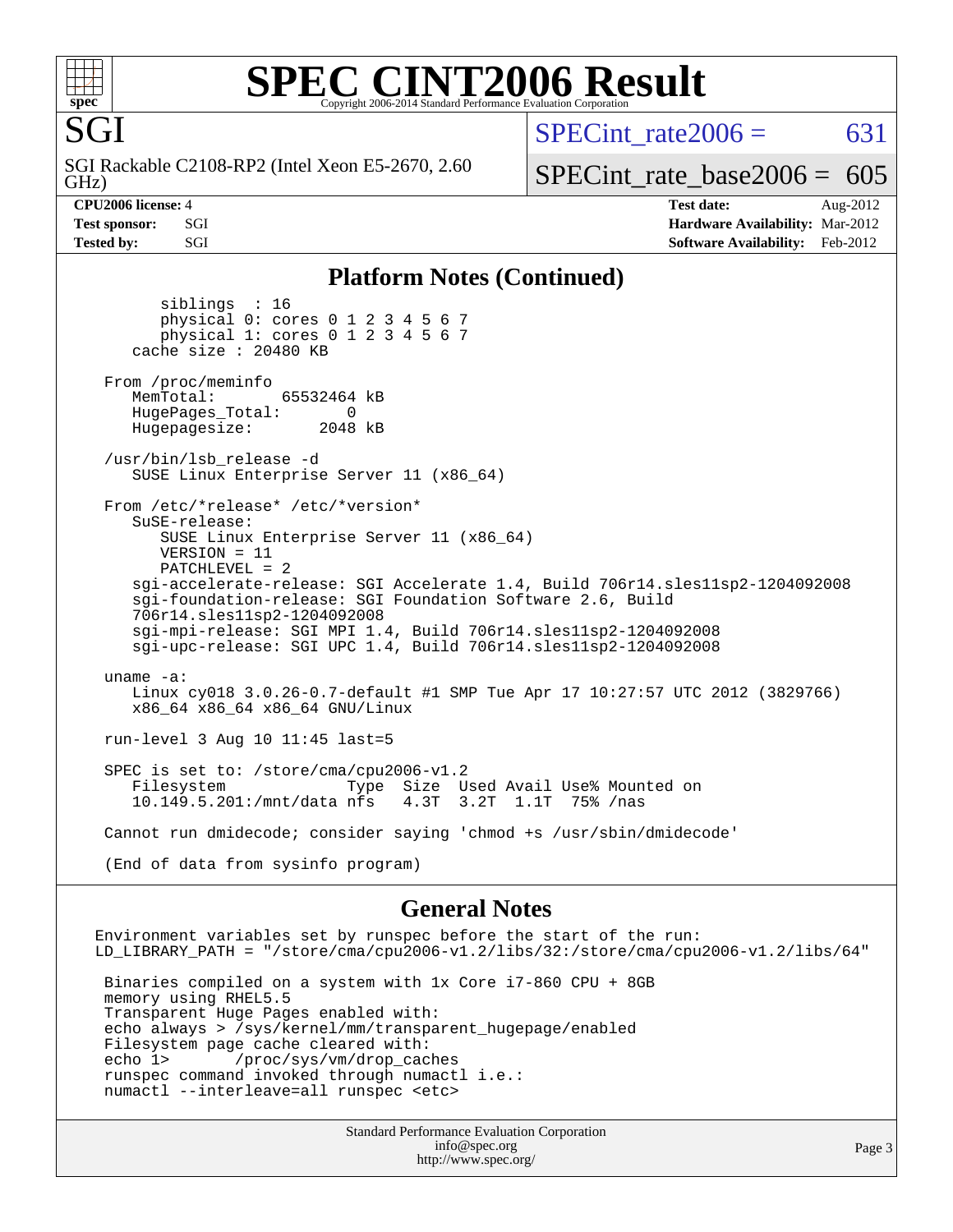

# **[SPEC CINT2006 Result](http://www.spec.org/auto/cpu2006/Docs/result-fields.html#SPECCINT2006Result)**

SGI SGI Rackable C2108-RP2 (Intel Xeon E5-2670, 2.60

SPECint rate $2006 = 631$ 

GHz)

[SPECint\\_rate\\_base2006 =](http://www.spec.org/auto/cpu2006/Docs/result-fields.html#SPECintratebase2006) 605 **[CPU2006 license:](http://www.spec.org/auto/cpu2006/Docs/result-fields.html#CPU2006license)** 4 **[Test date:](http://www.spec.org/auto/cpu2006/Docs/result-fields.html#Testdate)** Aug-2012

**[Test sponsor:](http://www.spec.org/auto/cpu2006/Docs/result-fields.html#Testsponsor)** SGI **[Hardware Availability:](http://www.spec.org/auto/cpu2006/Docs/result-fields.html#HardwareAvailability)** Mar-2012 **[Tested by:](http://www.spec.org/auto/cpu2006/Docs/result-fields.html#Testedby)** SGI SOFTWARE AVAILABILITY: Feb-2012

## **[Base Compiler Invocation](http://www.spec.org/auto/cpu2006/Docs/result-fields.html#BaseCompilerInvocation)**

[C benchmarks](http://www.spec.org/auto/cpu2006/Docs/result-fields.html#Cbenchmarks):  $\text{icc}$   $-\text{m32}$ 

[C++ benchmarks:](http://www.spec.org/auto/cpu2006/Docs/result-fields.html#CXXbenchmarks) [icpc -m32](http://www.spec.org/cpu2006/results/res2012q3/cpu2006-20120812-24181.flags.html#user_CXXbase_intel_icpc_4e5a5ef1a53fd332b3c49e69c3330699)

## **[Base Portability Flags](http://www.spec.org/auto/cpu2006/Docs/result-fields.html#BasePortabilityFlags)**

 400.perlbench: [-DSPEC\\_CPU\\_LINUX\\_IA32](http://www.spec.org/cpu2006/results/res2012q3/cpu2006-20120812-24181.flags.html#b400.perlbench_baseCPORTABILITY_DSPEC_CPU_LINUX_IA32) 462.libquantum: [-DSPEC\\_CPU\\_LINUX](http://www.spec.org/cpu2006/results/res2012q3/cpu2006-20120812-24181.flags.html#b462.libquantum_baseCPORTABILITY_DSPEC_CPU_LINUX) 483.xalancbmk: [-DSPEC\\_CPU\\_LINUX](http://www.spec.org/cpu2006/results/res2012q3/cpu2006-20120812-24181.flags.html#b483.xalancbmk_baseCXXPORTABILITY_DSPEC_CPU_LINUX)

## **[Base Optimization Flags](http://www.spec.org/auto/cpu2006/Docs/result-fields.html#BaseOptimizationFlags)**

[C benchmarks](http://www.spec.org/auto/cpu2006/Docs/result-fields.html#Cbenchmarks):

[-xAVX](http://www.spec.org/cpu2006/results/res2012q3/cpu2006-20120812-24181.flags.html#user_CCbase_f-xAVX) [-ipo](http://www.spec.org/cpu2006/results/res2012q3/cpu2006-20120812-24181.flags.html#user_CCbase_f-ipo) [-O3](http://www.spec.org/cpu2006/results/res2012q3/cpu2006-20120812-24181.flags.html#user_CCbase_f-O3) [-no-prec-div](http://www.spec.org/cpu2006/results/res2012q3/cpu2006-20120812-24181.flags.html#user_CCbase_f-no-prec-div) [-opt-prefetch](http://www.spec.org/cpu2006/results/res2012q3/cpu2006-20120812-24181.flags.html#user_CCbase_f-opt-prefetch) [-opt-mem-layout-trans=3](http://www.spec.org/cpu2006/results/res2012q3/cpu2006-20120812-24181.flags.html#user_CCbase_f-opt-mem-layout-trans_a7b82ad4bd7abf52556d4961a2ae94d5)

[C++ benchmarks:](http://www.spec.org/auto/cpu2006/Docs/result-fields.html#CXXbenchmarks)

[-xAVX](http://www.spec.org/cpu2006/results/res2012q3/cpu2006-20120812-24181.flags.html#user_CXXbase_f-xAVX) [-ipo](http://www.spec.org/cpu2006/results/res2012q3/cpu2006-20120812-24181.flags.html#user_CXXbase_f-ipo) [-O3](http://www.spec.org/cpu2006/results/res2012q3/cpu2006-20120812-24181.flags.html#user_CXXbase_f-O3) [-no-prec-div](http://www.spec.org/cpu2006/results/res2012q3/cpu2006-20120812-24181.flags.html#user_CXXbase_f-no-prec-div) [-opt-prefetch](http://www.spec.org/cpu2006/results/res2012q3/cpu2006-20120812-24181.flags.html#user_CXXbase_f-opt-prefetch) [-opt-mem-layout-trans=3](http://www.spec.org/cpu2006/results/res2012q3/cpu2006-20120812-24181.flags.html#user_CXXbase_f-opt-mem-layout-trans_a7b82ad4bd7abf52556d4961a2ae94d5) [-Wl,-z,muldefs](http://www.spec.org/cpu2006/results/res2012q3/cpu2006-20120812-24181.flags.html#user_CXXbase_link_force_multiple1_74079c344b956b9658436fd1b6dd3a8a) [-L/smartheap -lsmartheap](http://www.spec.org/cpu2006/results/res2012q3/cpu2006-20120812-24181.flags.html#user_CXXbase_SmartHeap_7c9e394a5779e1a7fec7c221e123830c)

## **[Base Other Flags](http://www.spec.org/auto/cpu2006/Docs/result-fields.html#BaseOtherFlags)**

[C benchmarks](http://www.spec.org/auto/cpu2006/Docs/result-fields.html#Cbenchmarks):

403.gcc: [-Dalloca=\\_alloca](http://www.spec.org/cpu2006/results/res2012q3/cpu2006-20120812-24181.flags.html#b403.gcc_baseEXTRA_CFLAGS_Dalloca_be3056838c12de2578596ca5467af7f3)

## **[Peak Compiler Invocation](http://www.spec.org/auto/cpu2006/Docs/result-fields.html#PeakCompilerInvocation)**

[C benchmarks \(except as noted below\)](http://www.spec.org/auto/cpu2006/Docs/result-fields.html#Cbenchmarksexceptasnotedbelow): [icc -m32](http://www.spec.org/cpu2006/results/res2012q3/cpu2006-20120812-24181.flags.html#user_CCpeak_intel_icc_5ff4a39e364c98233615fdd38438c6f2) 400.perlbench: [icc -m64](http://www.spec.org/cpu2006/results/res2012q3/cpu2006-20120812-24181.flags.html#user_peakCCLD400_perlbench_intel_icc_64bit_bda6cc9af1fdbb0edc3795bac97ada53) 401.bzip2: [icc -m64](http://www.spec.org/cpu2006/results/res2012q3/cpu2006-20120812-24181.flags.html#user_peakCCLD401_bzip2_intel_icc_64bit_bda6cc9af1fdbb0edc3795bac97ada53)

456.hmmer: [icc -m64](http://www.spec.org/cpu2006/results/res2012q3/cpu2006-20120812-24181.flags.html#user_peakCCLD456_hmmer_intel_icc_64bit_bda6cc9af1fdbb0edc3795bac97ada53)

458.sjeng: [icc -m64](http://www.spec.org/cpu2006/results/res2012q3/cpu2006-20120812-24181.flags.html#user_peakCCLD458_sjeng_intel_icc_64bit_bda6cc9af1fdbb0edc3795bac97ada53)

```
C++ benchmarks: 
    icpc -m32
```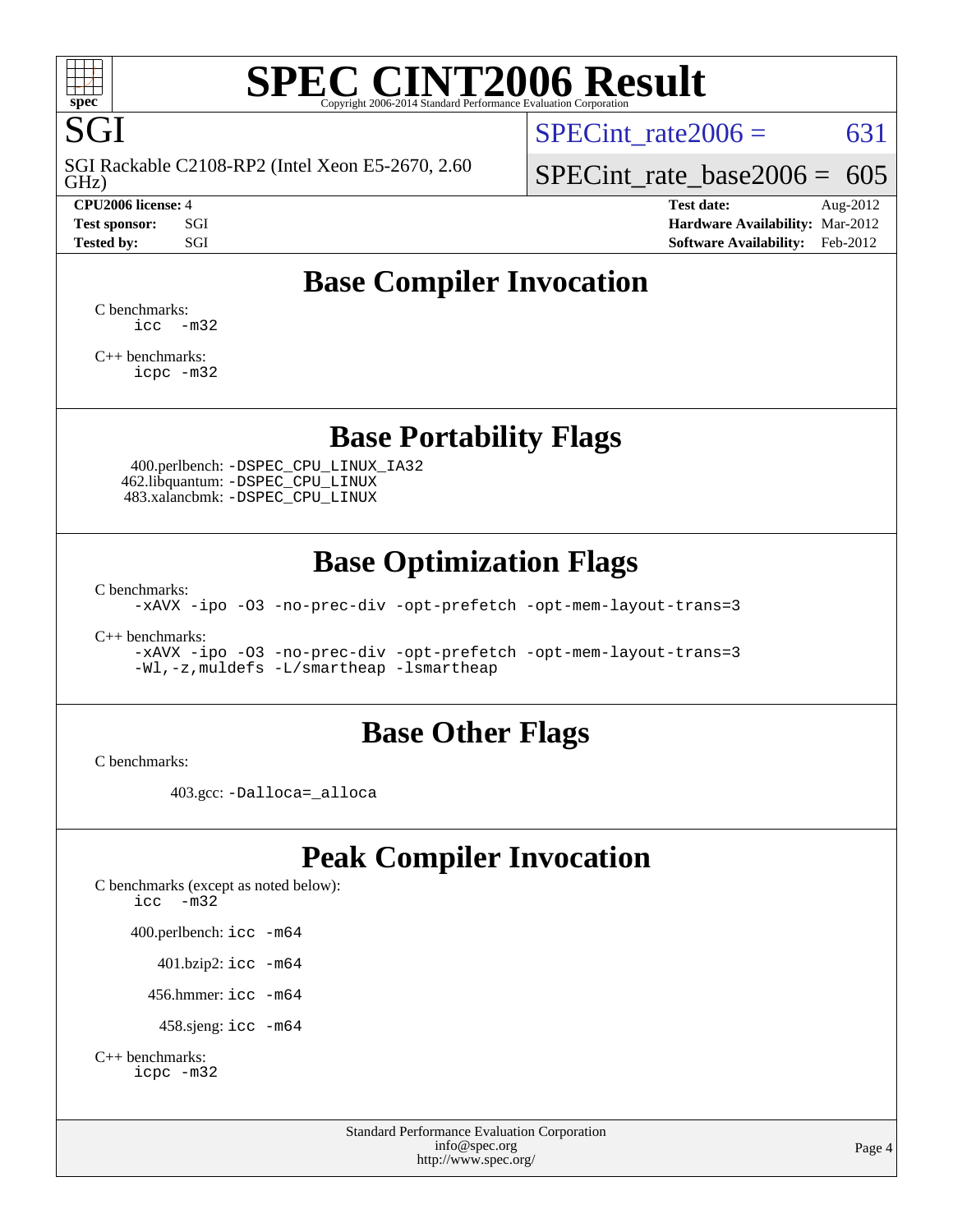

#### **[SPEC CINT2006 Result](http://www.spec.org/auto/cpu2006/Docs/result-fields.html#SPECCINT2006Result)** Copyright 2006-2014 Standard Performance Evaluation C

SPECint rate $2006 = 631$ 

GHz) SGI Rackable C2108-RP2 (Intel Xeon E5-2670, 2.60 SPECint rate base2006 =  $605$ 

**[CPU2006 license:](http://www.spec.org/auto/cpu2006/Docs/result-fields.html#CPU2006license)** 4 **[Test date:](http://www.spec.org/auto/cpu2006/Docs/result-fields.html#Testdate)** Aug-2012

**[Test sponsor:](http://www.spec.org/auto/cpu2006/Docs/result-fields.html#Testsponsor)** SGI **[Hardware Availability:](http://www.spec.org/auto/cpu2006/Docs/result-fields.html#HardwareAvailability)** Mar-2012 **[Tested by:](http://www.spec.org/auto/cpu2006/Docs/result-fields.html#Testedby)** SGI SOFTWARE AVAILABILITY: Feb-2012

## **[Peak Portability Flags](http://www.spec.org/auto/cpu2006/Docs/result-fields.html#PeakPortabilityFlags)**

 400.perlbench: [-DSPEC\\_CPU\\_LP64](http://www.spec.org/cpu2006/results/res2012q3/cpu2006-20120812-24181.flags.html#b400.perlbench_peakCPORTABILITY_DSPEC_CPU_LP64) [-DSPEC\\_CPU\\_LINUX\\_X64](http://www.spec.org/cpu2006/results/res2012q3/cpu2006-20120812-24181.flags.html#b400.perlbench_peakCPORTABILITY_DSPEC_CPU_LINUX_X64) 401.bzip2: [-DSPEC\\_CPU\\_LP64](http://www.spec.org/cpu2006/results/res2012q3/cpu2006-20120812-24181.flags.html#suite_peakCPORTABILITY401_bzip2_DSPEC_CPU_LP64) 456.hmmer: [-DSPEC\\_CPU\\_LP64](http://www.spec.org/cpu2006/results/res2012q3/cpu2006-20120812-24181.flags.html#suite_peakCPORTABILITY456_hmmer_DSPEC_CPU_LP64) 458.sjeng: [-DSPEC\\_CPU\\_LP64](http://www.spec.org/cpu2006/results/res2012q3/cpu2006-20120812-24181.flags.html#suite_peakCPORTABILITY458_sjeng_DSPEC_CPU_LP64) 462.libquantum: [-DSPEC\\_CPU\\_LINUX](http://www.spec.org/cpu2006/results/res2012q3/cpu2006-20120812-24181.flags.html#b462.libquantum_peakCPORTABILITY_DSPEC_CPU_LINUX) 483.xalancbmk: [-DSPEC\\_CPU\\_LINUX](http://www.spec.org/cpu2006/results/res2012q3/cpu2006-20120812-24181.flags.html#b483.xalancbmk_peakCXXPORTABILITY_DSPEC_CPU_LINUX)

## **[Peak Optimization Flags](http://www.spec.org/auto/cpu2006/Docs/result-fields.html#PeakOptimizationFlags)**

[C benchmarks](http://www.spec.org/auto/cpu2006/Docs/result-fields.html#Cbenchmarks):

```
 400.perlbench: -xAVX(pass 2) -prof-gen(pass 1) -ipo(pass 2) -O3(pass 2)
                -no-prec-div(pass 2) -prof-use(pass 2) -auto-ilp32
        401.bzip2: -xAVX(pass 2) -prof-gen(pass 1) -ipo(pass 2) -O3(pass 2)
                -no-prec-div(pass 2) -prof-use(pass 2) -opt-prefetch
                -auto-ilp32 -ansi-alias
          403.gcc: -xAVX -ipo -O3 -no-prec-div
         429.mcf: basepeak = yes
       445.gobmk: -xAVX(pass 2) -prof-gen(pass 1) -prof-use(pass 2)
                -ansi-alias -opt-mem-layout-trans=3
       456.hmmer: -xAVX -ipo -O3 -no-prec-div -unroll2 -auto-ilp32
         458.sjeng: -xAVX(pass 2) -prof-gen(pass 1) -ipo(pass 2) -O3(pass 2)
                -no-prec-div(pass 2) -prof-use(pass 2) -unroll4
                -auto-ilp32
   462.libquantum: basepeak = yes
       464.h264ref: -xAVX(pass 2) -prof-gen(pass 1) -ipo(pass 2) -O3(pass 2)
                -no-prec-div(pass 2) -prof-use(pass 2) -unroll2
                -ansi-alias
C++ benchmarks: 
      471.omnetpp: -xAVX(pass 2) -prof-gen(pass 1) -ipo(pass 2) -O3(pass 2)
                -no-prec-div(pass 2) -prof-use(pass 2) -ansi-alias
                -opt-ra-region-strategy=block -Wl,-z,muldefs
                -L/smartheap -lsmartheap
        473.astar: basepeak = yes
   483.xalanchmk: basepeak = yes
```